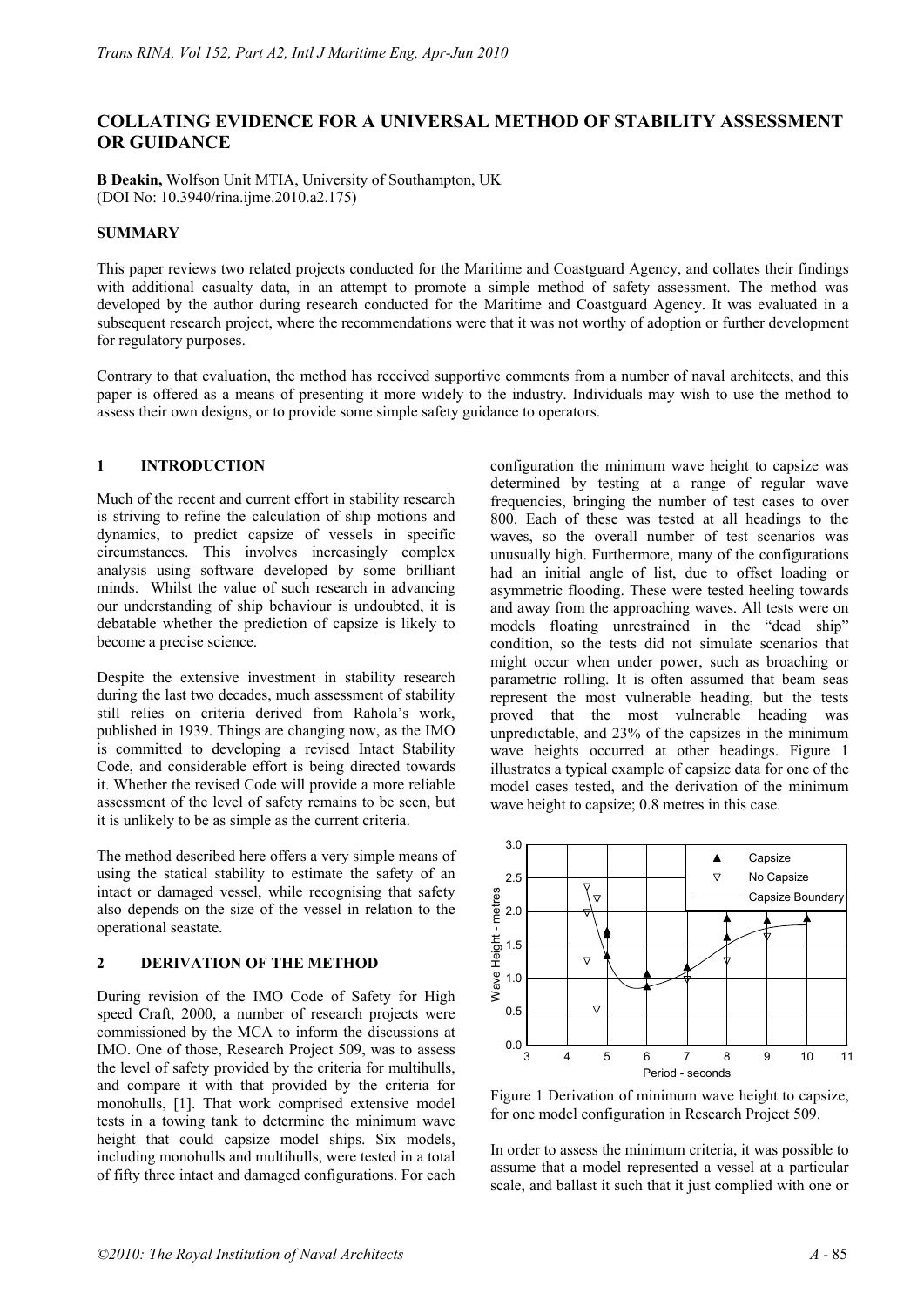more of the criteria. The minimum wave height in which it capsized could then be scaled to determine the critical wave height or seastate for the ship. The problem with model tests of criteria, rather than specific ships, is that the model equally could represent a ship of a different size, at a different scale. Indeed it could represent a ship of any size. Only at one scale would the test represent a ship that just complies with the minimum criteria. Smaller ships would fail the criteria and larger ships would have stability in excess of the minimum criteria because, although regulatory criteria do not vary with ship size, the GZ values are not non-dimensional. This highlighted the fact that the level of safety provided by the criteria is dependent on the size of the vessel and the seastate in which it operates. Criteria based on the positive range of stability are the exception to this, because range is a non-dimensional parameter, unlike GZ or the area under the GZ curve.

The objective of the study proved difficult to satisfy for a number of reasons:

- In order to compare the levels of safety given by the differing criteria it is necessary to compare vessels of the same size, and there is not a simple definition of equivalent size of a multihull compared with a monohull. It could be length, displacement or passenger numbers for example.
- The criteria address specific values of GZ or areas under the curves, and these could be satisfied with different shaped curves. It soon became clear that the critical seastate is highly dependent on the range of positive stability, which is not regulated.
- Some of the criteria do not address the residual stability with passenger crowding moments applied, and to compare them with minimum requirements of residual stability was meaningless.

The outcome of the work was a recommendation for a new criterion, or method of estimating the minimum level of safety of a vessel, given its size and stability. Following extensive analysis of the minimum wave heights to capsize, together with various measures of stability, it was recognised that vulnerability to capsize depended largely on the residual range of stability and, to a lesser extent, on the maximum righting moment. A strong relationship was found between the critical wave height and the following combination of residual stability characteristics:

$$
\frac{\text{Range}\sqrt{\text{RMmax}}}{B}
$$

Where range is the range of positive residual stability, RMmax is the maximum residual righting moment, and B is the beam of the vessel. This differs from the parameters used in most conventional stability criteria because it includes displacement in the righting moment term, which is beneficial, and beam, which is not. Although wide beam provides good initial stability, if two vessels of different beams have similar stability characteristics, the one with the wider beam generally will be more vulnerable to capsize.

Naval architects are very familiar with the concept that the area under the GZ curve represents the energy to resist capsize, and with its use as a measure of safety. It is tempting therefore, to try to relate it, or the product of the range of stability and GZmax, to this formula. Research Project 509 demonstrated, however, that those parameters are less reliable measures of capsize resistance. The formula does not represent a simple physical characteristic, but relates to the capsize resistance which is dominated by the range of residual stability, supported to a lesser extent by the maximum righting moment.

The expression is not dimensionless, but effectively has the same dimension as the critical wave height. A purist might prefer to express the range in radians, replace the maximum righting moment with the product of the volume of displacement and GZ and incorporate a constant to maintain the correct relationship. The author takes a pragmatic view however, and prefers the use of more familiar engineering quantities for the sake of simplicity.



Figure 2 Relationship between stability and the minimum wave height to capsize from research Project 509.

Figure 2 presents a summary of the model test capsize data, and demonstrates that the critical wave height appears to be independent of hull shape or damage configuration. The data have been rendered nondimensional using the overall length to normalise both axes. The stability parameters which are frequently regulated, such as GZ values and GZ curve areas, were studied on their own and in various combinations, but none collapsed the data as effectively as that shown here. These results, together with observations of the models' behaviour, led us to the belief that the vulnerability to capsize is not dependent on the form of the vessel, the number of hulls or the existence or extent of damage. All configurations may be considered as simple floating bodies characterised by their residual stability curves.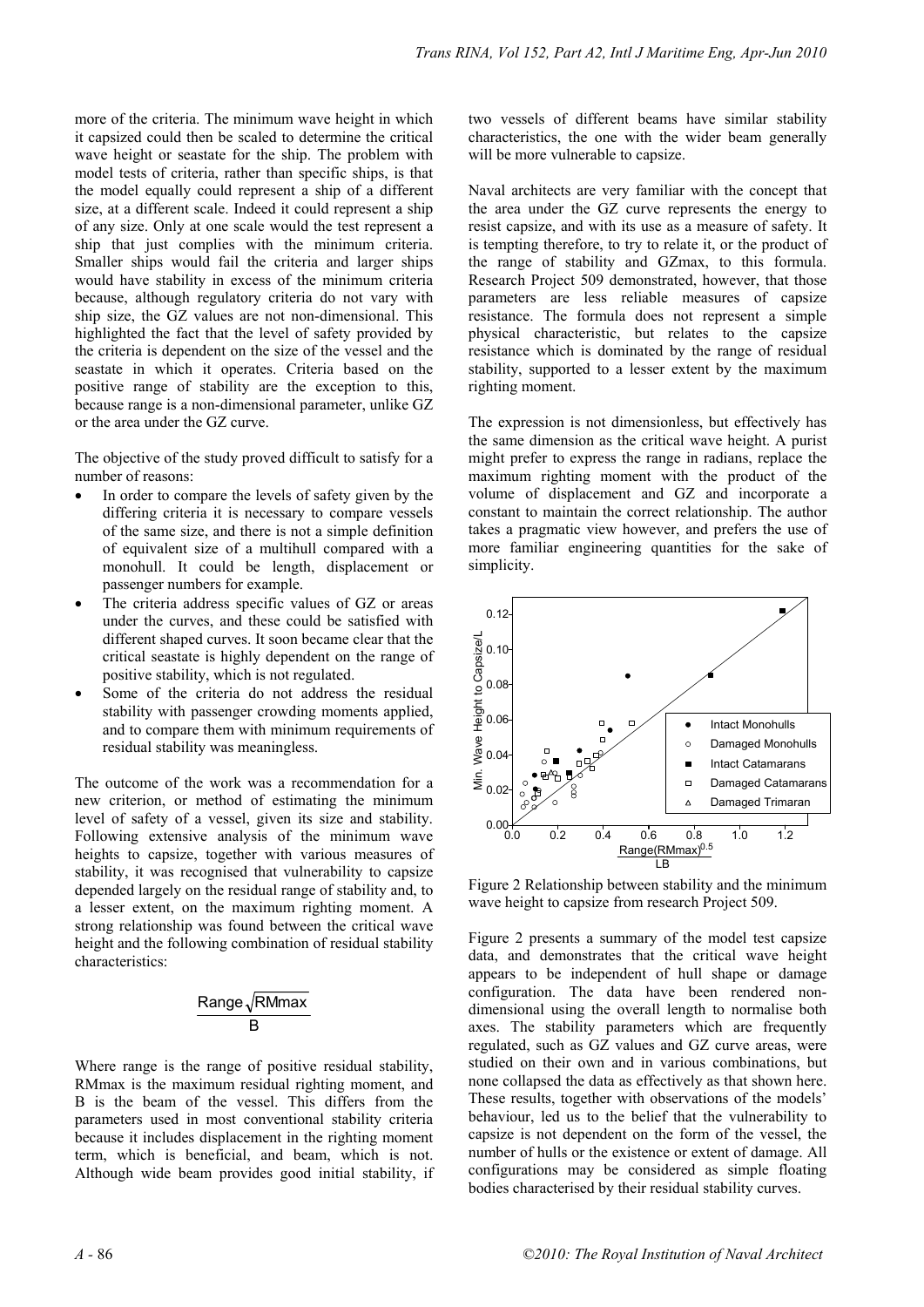The line on the graph represents the simplest formula that provides an effective fit to the data, and might be used as a method of estimating the critical wave height. It is defined as:

Critical Wave Height  $=\dfrac{\text{Range} \sqrt{\text{RMmax}}}{10 \text{B}}$ 

Because the tests defined the minimum possible wave height to capsize, this line presents a conservative estimate of the critical wave height in most cases, although a few of the test results lie slightly below it. It could be adjusted to provide a greater, or indeed lower, level of safety, by the simple subtraction or addition of a constant factor of the length. A lower line was also suggested for consideration as a more conservative option but, for simplicity, has not been included here.

Given a particular critical wave height value, it is reasonable to suggest that the critical seastate will be somewhat less than that. In research Project 509 it was recommended that the critical seastate can be related to the critical wave height by the factor 0.5. For example, if the critical wave height is predicted to be 2 metres, the critical seastate will be 1 metre, on the basis that one should expect to encounter waves of twice the significant height every few hours. This gives the alternative expression:

 $\text{Critical Seastate} = \frac{\text{Range}\sqrt{\text{RMmax}}}{20 \text{B}}$ 

## **3 INDEPENDENT EVALUATION**

The work was submitted to the IMO in 2005, [2], and there seemed to be a view that further validation of the findings was justified. In response to this, in January 2008, the MCA commissioned BVT Surface Fleet to conduct Research Project 583. The aim of the project was to compare the proposed method of estimating the minimum wave height to capsize with other model test results and full scale casualties or service history. The project was completed a year later and the report published on the MCA website, [3].

#### **4 CRITICAL REVIEW OF THE EVALUATION**

### 4.1 SHIP CASUALTIES

For that project the consultants collected well documented reports of capsizes in heavy seas from a number of sources, and compared the proposed formula with the wave heights believed to be present at the time. They identified only six suitable casualties and concluded that reliable ship capsize data are scarce. This is partly due to the fact that most ships operate well in excess of the minimum criteria and, unless disabled, actively avoid vulnerable headings to large waves. They

excluded small craft and fishing vessels under 20 metres, and thereby excluded a large number of casualties. They also identified five cases of ships surviving heavy seas. Their data are presented in Figure 3.



Figure 3 Real ship data gathered in Research Project 583, plotted in relation to the Wolfson formula.

If the formula is reliable in predicting the minimum wave height to capsize, the casualties should lie on or above the line that was derived in Figure 2. Note that the vertical axis in Figure 3 is the significant wave height of the seastate, rather than wave height to capsize, and so the line has been adjusted accordingly. The Research Project 583 consultants stated in their report "While the data conforms to the broad trend, it does not clearly support the positioning of the line defining the safe limit to be applied as a criterion."

### 4.2 OTHER MODEL DATA

The consultants also collected results of other model tests where capsizes had been studied, and some data from numerical simulations of capsize. Care must be taken with these data though, because model tests are not usually designed to determine the minimum wave height to capsize. The requirement to test at a range of frequencies at all headings is not normally included in a model test programme because other aspects of the capsize behaviour are being studied. Some data therefore can be expected to lie significantly above the lower boundary of the envelope of Wolfson Unit capsize data, and in that respect are similar to the ship casualty data.

#### 4.2 (a) HARDER Project

The EU research project HARDER (Harmonisation of Rules and Design Rationale) was particularly useful in providing a substantial amount of model test data. A number of papers have been published which present selected data or findings, for example [4]. It is interesting to note that one of the findings of that project was that the stability parameter that correlated most closely with wave height to cause capsize was the range of residual stability after damage. The GZmax values also showed reasonable correlation, although they varied with vessel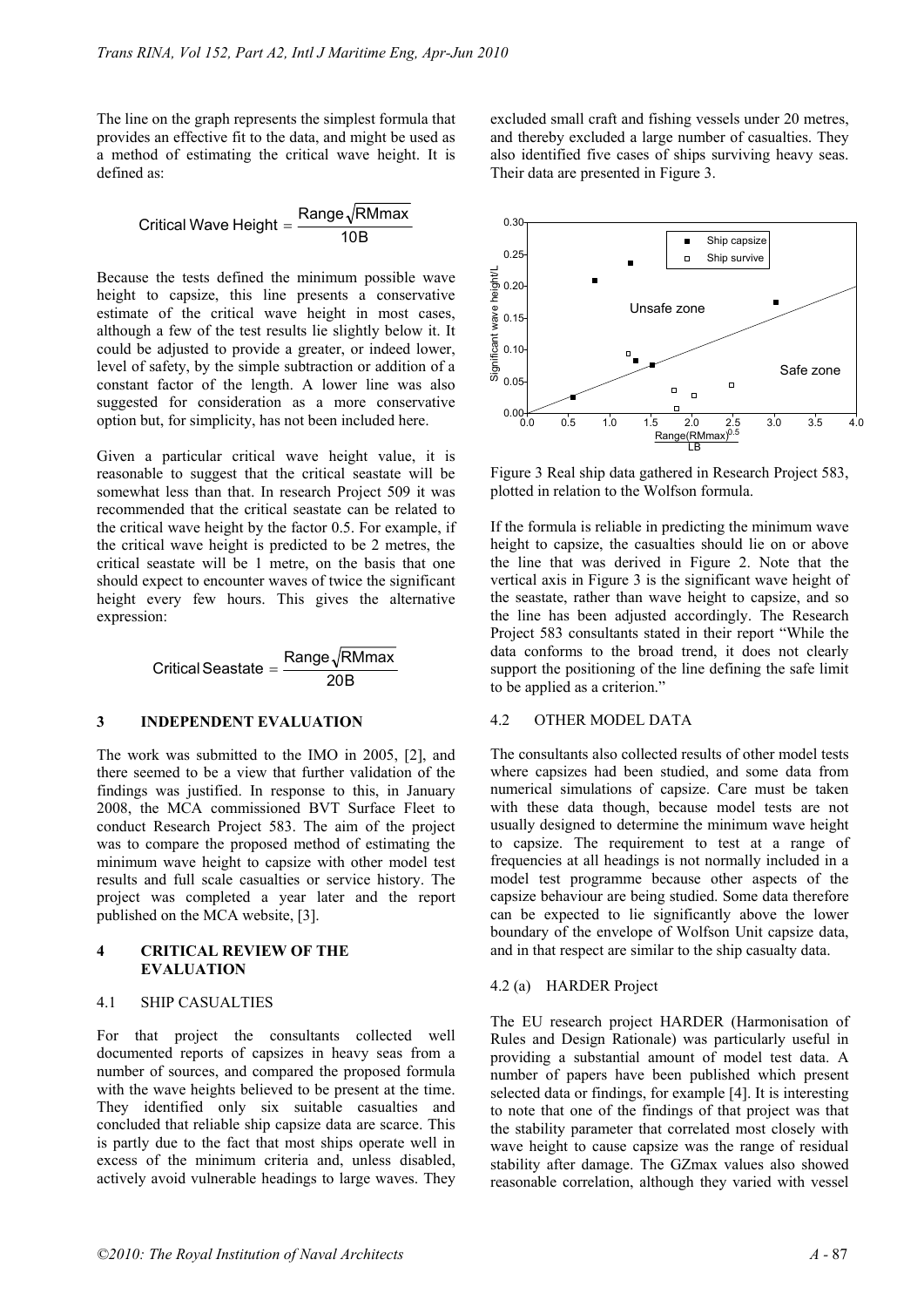type, and they concluded that the most useful measure of survivability is a criterion based on the product of the two. This finding correlates very well with the outcome of Research Project 509. Their recommended formula for a survivability factor was submitted to IMO and has been adopted as a basis for the probabilistic damage stability regulations; SOLAS 2009 (MSC.216(82) – Annex 2):

$$
s = K \left[ \frac{GZmax}{0.12} \times \frac{Range}{16} \right]^{\frac{1}{4}}
$$

Where K is a constant, depending on ship type.

Reference 4 does not report whether the HARDER researchers considered the inclusion of displacement or other ship dimensions to relate ship size to wave height, and thereby make their formula truly non-dimensional. The project concentrated on large ships, and their aim was to develop a method of assessment for certain types of ship, not a method that might be applied to vessels of any size. Notwithstanding that, the authors of that paper apparently believed the formula to be non-dimensional as they state "…..since all factors in the equation are already non-dimensionalized."

The values 0.12 and 16 in their formula were empirically derived values of GZ and range, and the formula therefore appears non-dimensional. The use of a constant value to replace GZ in this way, however, returns the formula to a dimensional form. In practice, for a limited range of vessel sizes and types, GZ curve characteristics tend to be similar because of regulatory or practical design constraints. The formula may be effective, therefore, in the same way as conventional criteria that apply constant minima for all vessels, but it is no more non-dimensional than they are. If very small vessels had been considered it is likely that different constants, or perhaps a different formula might have been required to fit their test results. Indeed, different values have been recommended to replace the constant 0.12 for ships of different types, such as Ro-Pax ships, where the value 0.25 is more appropriate.

This aspect is discussed with particular reference to the 2009 Solas regulations in [5], where it is noted that these new "harmonized" probabilistic regulations require different formulae for different ship types. It is common for regulations to have different approaches or formulae for different sizes or types of ships, but it presents problems if design trends take new vessels outside the range of those used in the rule development. It would be preferable for truly harmonised standards to be nondimensional and capable of assessing all vessels with a common formula.

Models of six ships were tested in the HARDER project, and the results of four of these were used in Research Project 583. Figure 4 presents these selected HARDER model test data in a similar way to [3], and again using significant wave height as the vertical scale. The conclusion drawn in Research Project 583 was that "These model test plots do not convincingly support the Wolfson Criterion." because some capsizes fall below the line, and "Many survive cases are well above the line and in general the data do not exhibit a trend that follows the Wolfson line even vaguely." It is the case that the capsize cases appear widely distributed on this graph, and the suggested combination of stability parameters has not collapsed the data into a convincing narrow envelope. It should be appreciated that for each model configuration tested by the Wolfson Unit in project 509 there were many capsizes at higher wave heights than those plotted in Figure 2. If all of those were presented together they would not fall into a narrow envelope. It is only by plotting the minimum wave heights at which capsize occurred for each case that this trend may be found.



Figure 4 Results of tests on 4 models in the HARDER project, plotted in relation to the Wolfson formula.

The use of seastates rather than regular waves may introduce greater scatter into model test results because the models encounter waves of varying height, and may be capsized by a particularly large wave. Conversely, in regular waves, some capsizes may be influenced by the resonant nature of the roll motion, which will only occur in a seastate if a group of relatively regular waves is encountered. These different test methods should be borne in mind when comparing data. It appears that several of the HARDER models capsized in the same seastate, with a significant height/L of just over 0.01on the graph, and some of these are the cases that fall on the "safe" side of the line. The actual waves that caused the capsizes may have been of different heights and, if recorded, might have been plotted in different locations relative to each other using critical wave height as an axis, as in Figure 2. Whilst this horizontal stratification on the graph may have given rise to the perception that the data do not follow the trend of the line, it is unlikely to account for the fact that one of the models capsized in a significant wave height about half that predicted by the Wolfson line. There are a number of other factors that might account for this.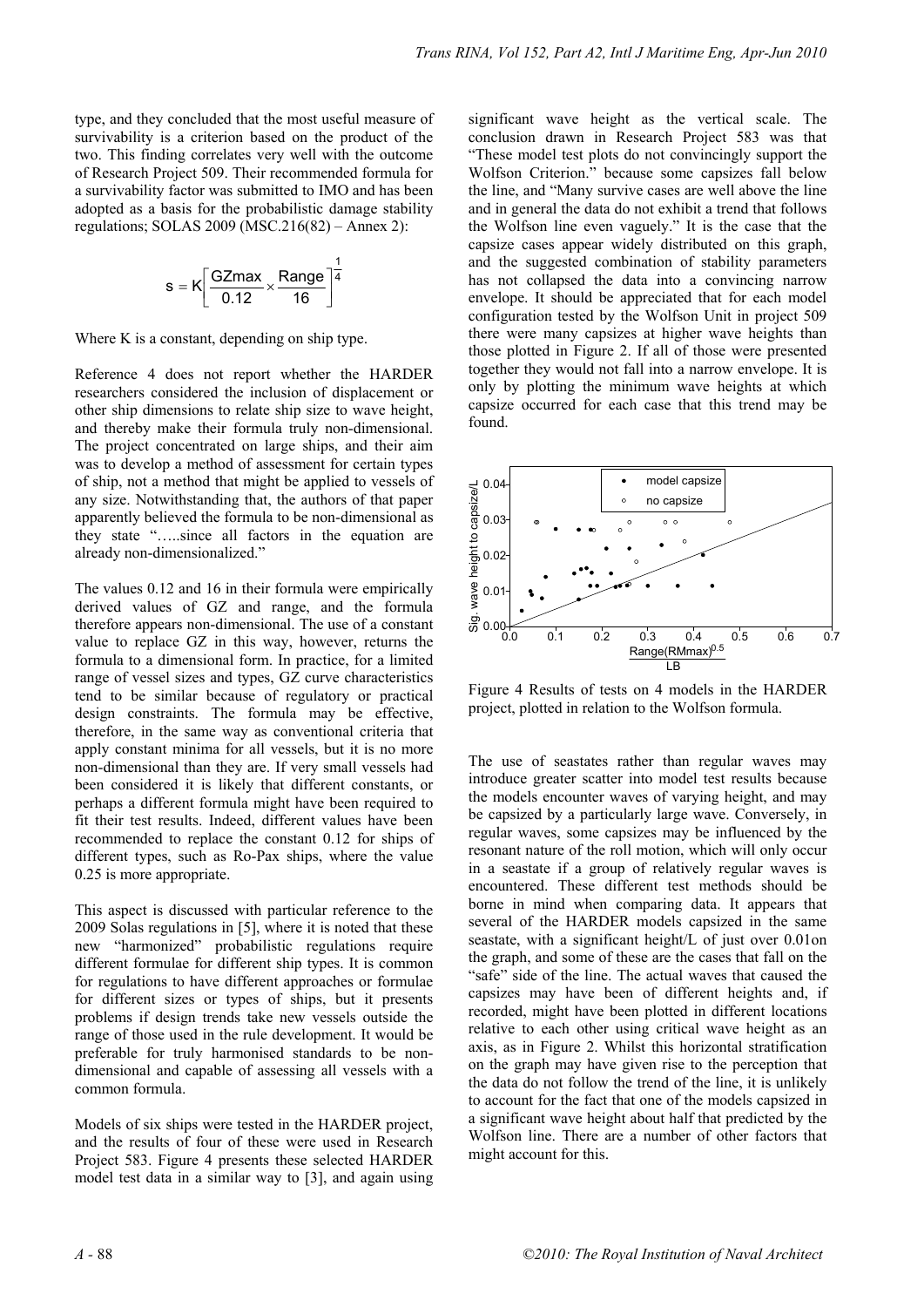The definition of capsize in the HARDER project was a capsize in each of 5 runs in a particular seastate, so one would expect the data to be statistically sound. The two models which have test points on the safe side of the line were both tested in the same facility, where the experimenters reported: "It was also noted that the first wave was decisive for the survival. In many runs the vessel capsized by being hit by the first wave. In these set of runs, the vessel survived the remaining run, if the first wave was successfully passed." [6]  $&$  [7]. This phenomenon was noted during preliminary tests at the Wolfson Unit, and was due to the fact that the models were more vulnerable before the down-wave drift was established. During subsequent tests the model was supported until the natural drift was established. Failure to do this in the HARDER tests might have caused some of the results to be a little pessimistic.

The same experimenters also reported that, for these two models, some of the internal ballast was moved to one side to obtain an initial list of  $1 - 2.5$  degrees to the damage side. Such a shift is significant in terms of the residual GZ and range of stability in the damage case. It appears not to have been accounted for in the analysis, although the details of this are not reported, and so it is possible that these points should be plotted at a lower value on the x-axis; further to the left on the graph.

The models tested in the HARDER project were restrained by light lines or soft springs in order to maintain the desired orientation to beam seas. Whilst minimal restraint is always the aim, it is inevitable that the tethers must apply some forces to the model, or they would not be required. This was the method used initially by the Wolfson Unit in Research Project 509, but it soon became clear that even the slightest restraint could initiate a capsize if the model was close to a critical point, so the models were tested totally unrestrained. If they became misaligned or too close to the tank wall their position was corrected manually, and the tests continued. This was possible because the tests were conducted in regular waves but perhaps would not be practical in tests of long duration in a seastate, as was the case in the HARDER project. It is possible, therefore, that some of the capsizes might have been influenced by the restraint method.

## 4.2 (b) Model Data from Other Sources

Figure 5 presents the other model test data collected for comparison with the formula. Two of these points are worthy of note. Point A represents a model which capsized twice at this wave height, at different headings and speeds, and with different mechanisms. The Research Project 583 report states that "This vessel had an unusually large range of stability but water was trapped on deck." This highlights a potential problem with the formula. Because it relates to the residual stability at the time of capsize, account needs to be taken of all heeling moments and factors that reduce the stability at the time. Water trapped on deck is likely to reduce the GZ substantially and, if taken into account in this case, would move the point to the left on the graph. Such a scenario may not be predictable though, and this suggests that a greater margin of safety might be justified. The alternative view is that this particular vessel was more vulnerable because water could not be cleared efficiently from the deck, and perhaps its water freeing arrangements were inadequate. Point B on the graph was not a model test, but a non-linear mathematical model reconstruction of a real ship incident.



Figure 5 Other model test data collected in Research Project 583.

## 4.3 SHIP NON-CASUALTIES

As requested by the MCA, the consultants engaged in Research Project 583 also collected reports of vessels operating without incident in heavy seas. Their reasoning is given in their report as: "Examples of ships that survived waves were important to test out the Wolfson Formula, so as not to preclude any cases where it might predict capsize." Unfortunately it appears that the basis of the formula was not clearly understood here. It is not a formula that predicts capsize, rather a formula that estimates the *minimum possible* wave height that *could* cause capsize. There were many cases during the Wolfson tests when models did not capsize in waves much higher than the critical height, because the waves were not of the critical frequency or because the model was not at the critical heading. In most of these cases, the models showed no signs of vulnerability. For the same reasons, there will be many instances where a ship will survive waves larger than the critical wave height estimated by the formula, and it is understandable that the crew might have no indication that their vessel would be vulnerable should they change their heading or encounter frequency. Additional reasons for survival of ships in larger waves are that a vessel under way is likely to be safer than in the dead ship condition, and its level of safety may be greater than that given by the formula which was designed to be on the conservative side of the envelope of data. The examples they considered are included in Figure 3 as the "Ship survive" data points.

The consultants in Project 583 considered that "The available real ship data and published model results identified in this study do not provide sufficient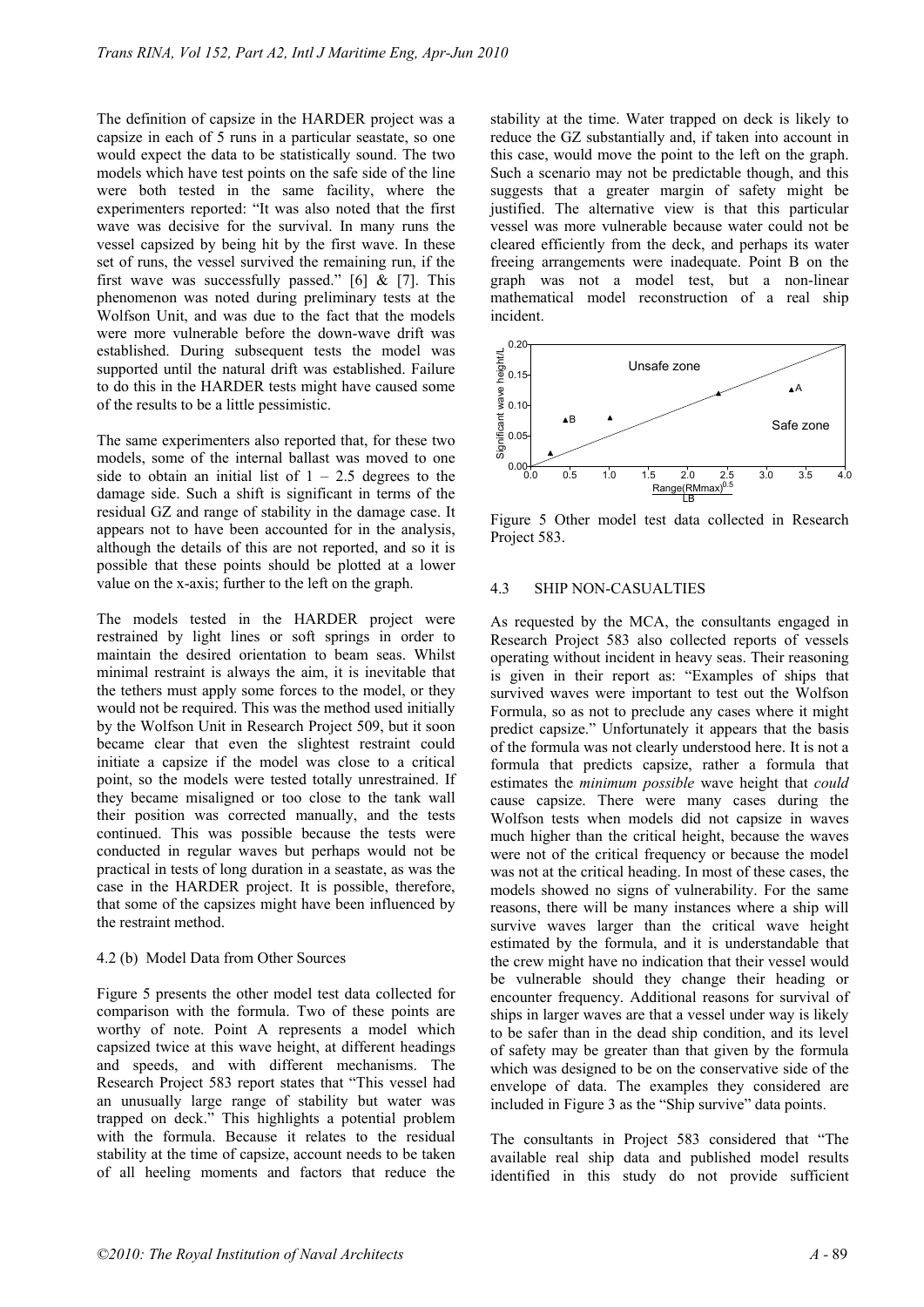validation, nor indicate that this would be achieved by further development."

## **5 COLLATION OF DATA**

To put all of these ship and model data into perspective, a combined graph is presented in Figure 6. Twelve fishing vessel casualties, which have been well documented, have been collected by the Wolfson Unit and added to the data already discussed. It should be understood that, although they are plotted as points for the sake of clarity, the wave heights for real vessel capsizes cannot be known precisely and a vertical error bar might be more appropriate. Only capsize data are presented, because the survival of a vessel is not a reliable measure of the formula unless, by some means, one could be certain that the vessel had encountered waves at the most vulnerable heading and wave period.

It is apparent from this graph that the HARDER model test data fall into a similar envelope to the capsize data derived by the Wolfson Unit in Research Project 509. The HARDER data represent vessels with extremely low residual stability. At the other extreme, some of the other model capsizes and ship casualties have very high stability and lie well outside the range of stability values tested in Research Project 509. Correlation with the Wolfson model test data requires considerable extrapolation by the proposed formula, from x-axis values of less than 1.2 in the model test database to values of 3 or more for some ships.



Figure 6 Correlation of casualty and model data with the proposed formula

The casualty with the greatest stability by this measure was Meridian, a 22.6 metre UK registered fishing vessel. It had very good stability characteristics, well in excess of the minimum requirements and therefore considered safe by all current methods of assessment. It was on guard duty in storm force 10 conditions and apparently capsized undamaged. Another vessel nearby reported the wave conditions and the Marine Accident Investigation Branch considered it most likely that Meridian, which had a relatively high GM, suffered as a result of synchronous rolling in beam seas that had a mean period close to the vessel's natural roll period. [8]. This hypothesis correlates well with the model test findings, and represents an extrapolation to much higher stability values although, of course, the capsize wave height is an estimate.

With the exception of the model which capsized as a result of water trapped on deck, and therefore had less stability than that presented, all of these model and ship casualties are close to the line or to the unsafe side of it.

## **6 POTENTIAL APPLICATIONS**

Figure 6 can be considered as truly non-dimensional, and the fact that model and full scale data can be presented together is evidence of this. It also appears to be applicable to all types of vessel, whether intact or damaged, upright or heeled. Whilst it is not claimed to give an accurate or even reliable prediction of capsize, it does offer an extremely simple means of estimating the minimum level of safety of a vessel, assuming that the external or internal heeling moments can be anticipated. It might be useful in a regulatory environment, but it may be more valuable if used as the basis of safety guidance, to inform masters whether a proposed operation has a reasonable level of safety. It could be used, for example, to assess a heavy lift over the side, or the carriage of an unusual cargo, and set an appropriate maximum seastate for the operation. This is not something that conventional criteria address very well, because they are limited to a pass or fail judgement, regardless of the vessel size or seastate. An operation that should not be contemplated in bad weather might be safe to undertake in calm conditions, and the definition of bad weather is very different for a 300 metre cargo vessel compared to a 12 metre fishing vessel. On most vessels, the master will have no such guidance on his level of safety on a day to day basis.

Casualty statistics indicate that the vessels most at risk from capsize are fishing vessels. There is no requirement for UK registered fishing vessels to assess the stability when lifting their catch, or indeed their gear, over the side. Many capsizes have occurred as a result of very heavy lifts, or in attempting to free gear fastened on a seabed obstruction, because fishermen have no information on when a particular operation might become hazardous in the prevailing conditions. With safety guidance based on this method, related to information from a load cell to monitor the lift, or an inclinometer to monitor the heel angle, the crew could be made aware of the level of hazard and take appropriate precautions, or abandon the lift. This philosophy was followed in MCA Research Project 560, [9], to develop a simplified presentation of stability information for